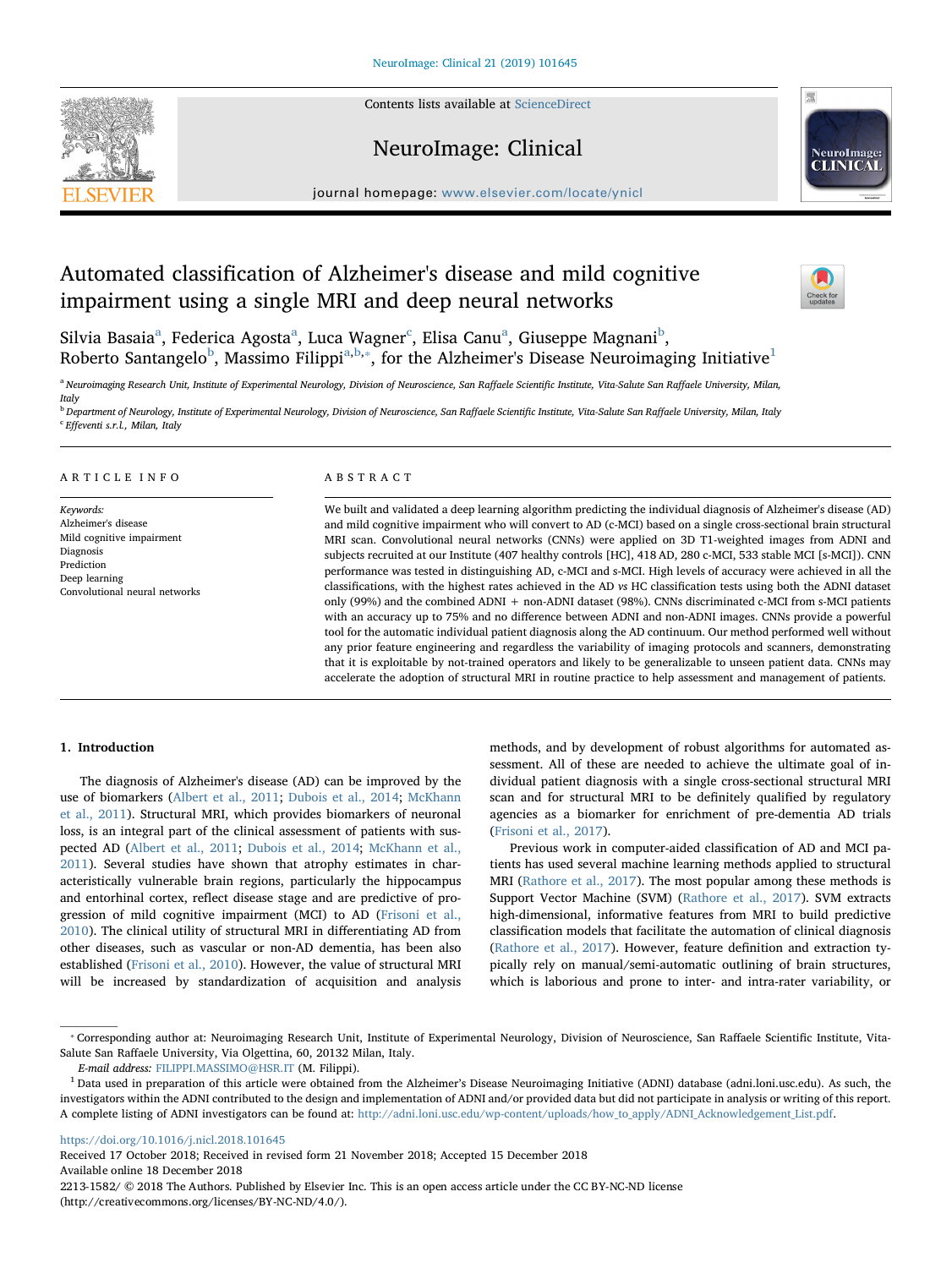<span id="page-1-0"></span>

| Literature review on structural MRI (T1-weighted images) and deep learning in AD and MCI patient classification.                                                       |            |                                                         |                         |                                                                                   |                                        |                                         |                             |                      |                                                                                                                            |
|------------------------------------------------------------------------------------------------------------------------------------------------------------------------|------------|---------------------------------------------------------|-------------------------|-----------------------------------------------------------------------------------|----------------------------------------|-----------------------------------------|-----------------------------|----------------------|----------------------------------------------------------------------------------------------------------------------------|
| Studies (chronological order)                                                                                                                                          |            | Dataset Sample size                                     | to AD?                  | MCI conversion Deep learning architecture Input                                   |                                        | Data augmentation Validation            |                             | Transfer<br>learning | Classifications & Accuracy (%)                                                                                             |
| Neuroimaging Data (Gupta et al.,<br>Natural Image Bases to Represent                                                                                                   | <b>NOW</b> | 200 AD, 232 HC,<br>411 MCI                              | $\frac{1}{2}$           | Sparse Auto-encoder with<br>Convolutional Neural<br>Network                       | Normalized 3D<br>T1-weighted<br>images | from each subject)<br>YES (serial scans | Independent<br>sample       | $\overline{a}$       | AD vs HC: 95.24% MCI vs HC:<br>92.23% AD vs MCI: 84.07%                                                                    |
| convolutional neural networks<br>Predicting Alzheimer's disease: a<br>neuroimaging study with 3D<br>(Payan and Montana, 2015)                                          | <b>NOW</b> | 755 AD, 755 HC,<br>755 MCI                              | $\overline{a}$          | Sparse Auto-encoder with<br>3D Convolutional Neural<br>Network                    | Normalized 3D<br>T1-weighted<br>images | from each subject)<br>YES (serial scans | Independent<br>sample       | $\frac{1}{2}$        | AD vs HC: 95.4% MCI vs HC: 92.1%<br>AD vs MCI: 86.8% AD vs MCI vs HC:<br>89.5%                                             |
| convolutional network (Hosseini-Asl<br>Alzheimer's disease diagnostics by a<br>deeply supervised adaptable 3D<br>et al., 2016)                                         | <b>NOW</b> | 70 from each class<br>(AD, HC, MCI)                     | $\overline{\mathsf{S}}$ | 3D convolutional<br>autoencoder                                                   | Normalized 3D<br>T1-weighted<br>images | $\overline{\mathsf{S}}$                 | Not specified               | <b>SHA</b>           | AD vs HC: 99.3% MCI vs HC: 94.2%<br>AD vs MCI: 100% AD vs MCI vs HC:<br>AD+MCI vs HC: 95.7%<br>94.8%                       |
| Neural Networks using MRI and fMRI<br>Classification via Deep Convolutional<br>DeepAD: Alzheimer's Disease<br>(Sarraf et al., 2016)                                    | <b>NUW</b> | 91 AD, 211 HC                                           | $\overline{a}$          | Convolutional Neural<br>Network                                                   | Normalized 3D<br>T1-weighted<br>images | YES (3D to 2D<br>conversion)            | Not specified               | $\overline{a}$       | AD vs HC: 98.84%                                                                                                           |
| regression models for brain disease<br>Deep ensemble learning of sparse<br>diagnosis (Suk et al., 2017)                                                                | <b>NOW</b> | 167 converters MCI<br>186 AD, 226 HC,<br>226 stable MCI | <b>YES</b>              | Multiple sparse regression<br>Convolutional Neural<br>models with deep<br>Network | GM volumes                             | $\overline{\mathsf{S}}$                 | 10-fold cross<br>validation | $_{\rm z}^{\rm o}$   | Converters MCI vs stable MCI: from<br>MCI vs HC: from 66.78 to 73.02%<br>AD vs HC: from 84.69 to 91.02%<br>66.39 to 74.82% |
| Abbreviations: AD = Alzheimer's disease; ADNI = Alzheimer's Disease Neuroimaging Initiative; GM = GRAY matter; HC = healthy controls; MCI = Mild Cognitive Impairment. |            |                                                         |                         |                                                                                   |                                        |                                         |                             |                      |                                                                                                                            |

| S. Basaia et al. | NeuroImage: Clinical 21 (2019) 101645 |
|------------------|---------------------------------------|
|                  |                                       |

complex image pre-processing, which is time-consuming and computationally demanding.

An alternative family of machine learning methods, known as deep learning algorithms, are achieving optimal results in many domains such as speech recognition tasks, computer vision and natural language understanding [\(Lecun et al., 2015\)](#page-7-6) and, more recently, medical analysis ([Esteva et al., 2017](#page-7-7); [Vieira et al., 2017;](#page-7-8) [Xiong et al., 2015](#page-7-9)). Deep learning algorithms differ from conventional machine learning methods by the fact that they require little or no image pre-processing and can automatically infer an optimal representation of the data from the raw images without requiring prior feature selection, resulting in a more objective and less bias-prone process (LeCun et al., 2015; [Vieira et al.,](#page-7-8) [2017\)](#page-7-8). Therefore, deep learning algorithms are better suited for detecting subtle and diffuse anatomical abnormalities (LeCun et al., 2015; [Vieira et al., 2017](#page-7-8)). Recently, deep learning has been successfully applied to the Alzheimer's Disease Neuroimaging Initiative (ADNI) dataset to identify AD patients from healthy controls ([Table 1\)](#page-1-0) (for a review see ([Vieira et al., 2017\)](#page-7-8)). Only one study so far has applied deep learning algorithms, without a priori feature selection (considering gray matter [GM] volumes as input), to the prediction of AD development within 18 months in individuals with MCI using ADNI structural MRI scans ([Suk et al., 2017\)](#page-7-10) ([Table 1](#page-1-0)).

The aim of the present study was to build and validate a deep learning algorithm (specifically convolutional neural networks [CNN]) that can predict the individual diagnosis of AD and the development of AD in MCI patients based on a single cross-sectional brain structural MRI scan. A robust diagnostic marker should adapt to various datasets to diminish discrepancies in data distribution and biases toward specific groups [\(Frisoni et al., 2017](#page-7-4)). One of the most important caveats of previous works is the single-center origin of imaging data that limits the generalizability of findings. In light of this, one of the main goal and novelty of our study was to overcome this limit by comparing data from different centers, neuroimaging protocols and scanners, in order to reach both reliability and reproducibility of results.

# 2. METHODS

# 2.1. Participants

We used the structural brain MRI scans from the ADNI dataset ([ADNI.LONI.USC.EDU\)](http://adni.loni.usc.edu). The ADNI was launched in 2003 as a public private partnership, led by Principal Investigator Michael W. Weiner, MD. The primary goal of ADNI has been to test whether serial MRI, positron emission tomography, other biological markers, and clinical and neuropsychological assessment can be combined to measure the progression of MCI and early AD. For up-to-date information, see [WWW.ADNI-INFO.ORG](http://www.adni-info.org). A total of 1409 subjects (294 patients with probable AD, 763 patients with MCI, and 352 healthy controls) were considered in this study [\(Table 2](#page-2-0)). Standard 3 T baseline T1-weighted images were included from the ADNI dataset. We included all ADNI1, ADNI2 and ADNI-GO subjects that had baseline 3D T1-weighted scans. After 36 months, 253 MCI patients (33%) converted clinically to AD (c-MCI).

An independent dataset of 3D T1-weighted images were obtained from 229 subjects (hereafter named as "Milan" dataset) including 124 patients with probable AD ([McKhann et al., 2011](#page-7-2)), 50 patients with MCI ([Albert et al., 2011\)](#page-7-0), and 55 healthy controls who were recruited consecutively at the Department of Neurology, Scientific Institute and University Vita-Salute San Raffaele, Milan [\(Table 3](#page-3-0)). After 36 months, 27 (54%) MCI patients converted clinically to AD. An experienced neurologist blinded to MRI results performed clinical assessments. Healthy controls with no history of neurologic, psychiatric or other major medical illnesses were recruited among friends and spouses of patients and by word of mouth [\(Table 3\)](#page-3-0).

In both datasets (ADNI and Milan), the conversion from MCI to dementia was established clinically. This was a judgment made by

Table 1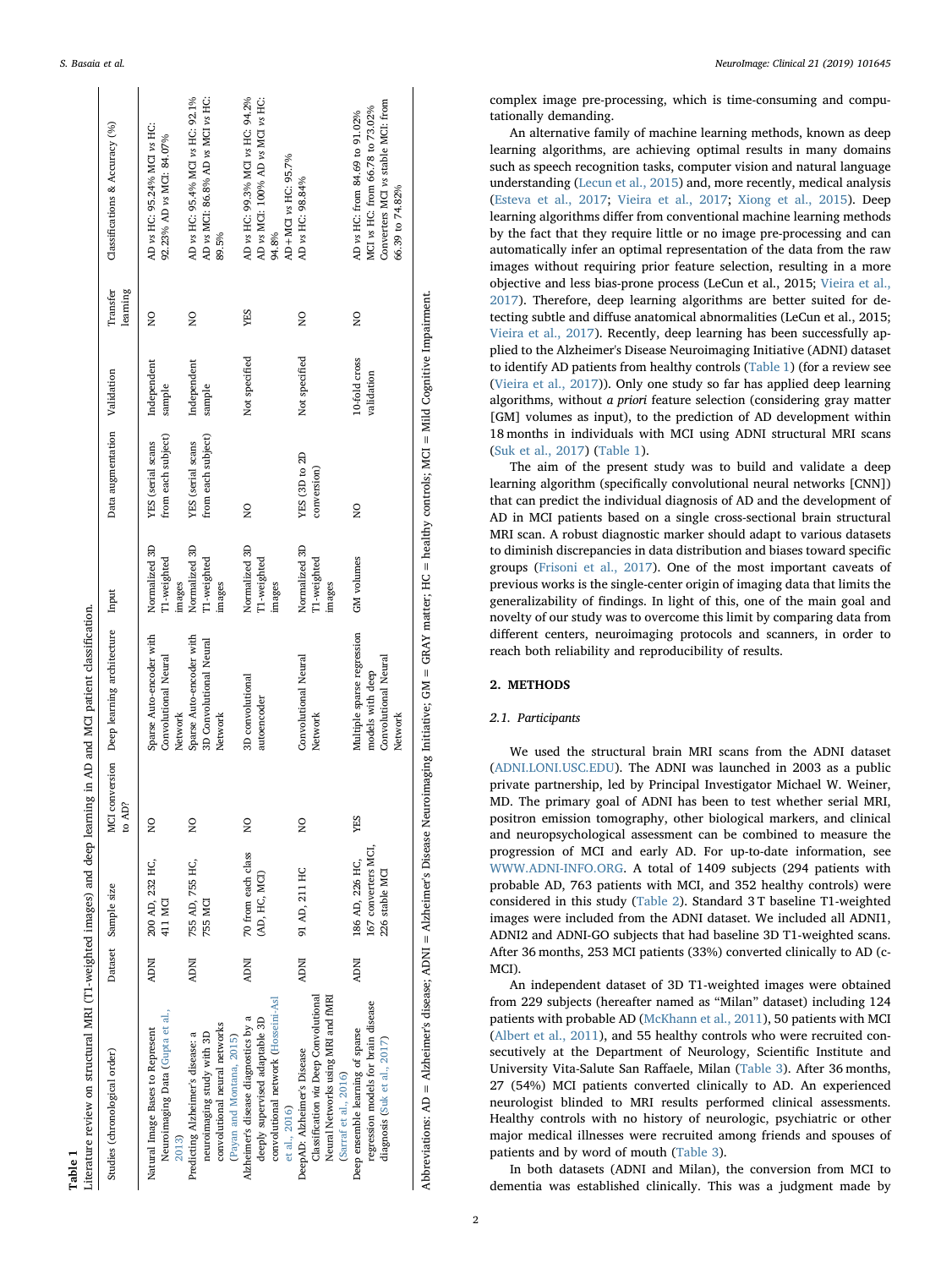<span id="page-2-0"></span>

|                                            | HC                                                | Ę                                                    | <b>C-MCI</b>                                                                                                                                                                                               | <b>S-MCI</b>                                     |                  |              |               | P AD vs HC P c-MCI vs HC P s-MCI vs HC P AD vs c-MCI P AD vs s-MCI P c-MCI vs s- |                      | MCI                    |
|--------------------------------------------|---------------------------------------------------|------------------------------------------------------|------------------------------------------------------------------------------------------------------------------------------------------------------------------------------------------------------------|--------------------------------------------------|------------------|--------------|---------------|----------------------------------------------------------------------------------|----------------------|------------------------|
| Age [years]                                | $74.53 \pm 6.16$<br>$(56.20 - 89.60)$<br>352      | $75.13 \pm 7.75$<br>$[55.10 - 90.90]$<br>294         | $73.80 \pm 7.35$<br>$(55.00 - 88.30)$<br>253                                                                                                                                                               | $(54.40 - 91.40)$<br>$72.33 \pm 7.68$<br>510     | $\frac{8}{1}$    |              | < 0.001       | 0.20                                                                             | < 0.001              | 0.05                   |
| Gender [women/men] 185/167                 |                                                   | 136/158                                              | 102/151                                                                                                                                                                                                    | 223/287                                          | 0.12             | 0.003        | 0.01          | 0.17                                                                             | 3.51                 | 0.35                   |
| <b>DR</b> sum of boxes<br>ducation [years] | $16.30 \pm 2.76 (6 - 20)$<br>$0.03 \pm 0.12(0-1)$ | $1.46 \pm 1.61 (1 - 10)$<br>$5.14 \pm 3.02 (4 - 20)$ | $1.95 \pm 0.97 (0.5 - 5.5)$<br>$15.76 \pm 2.84 (6 - 20)$                                                                                                                                                   | $16.02 \pm 2.82(4-20)$<br>.29 $\pm$ 0.76 (0.5-4) | 0.001<br>< 0.001 | 0.001<br>113 | 20001<br>0.93 | 20001<br>0.07                                                                    | (0.001)<br>$= 0.001$ | 0.001<br>$\frac{8}{1}$ |
| <b>MINISE</b>                              | $29.07 \pm 1.16 (24 - 30)$                        | $23.12 \pm 2.1 (18 - 27)$                            | $26.91 \pm 1.78$ (23 - 30)                                                                                                                                                                                 | $27.99 \pm 1.71 (23 - 30)$                       | < 0.001          | 0.001        | : 0.001       | : 0.001                                                                          | 0.001                | 0.001                  |
|                                            |                                                   |                                                      | Values are numbers or means ± standard deviations (range). P values refer to ANOVA models, followed by post-hoc pairwise comparisons (Bonferroni-corrected for multiple comparisons), or Chi-squared test. |                                                  |                  |              |               |                                                                                  |                      |                        |

Table 2

Demographic and clinical features of AD and MCI patients and healthy controls from the ADNI dataset.

Demographic and clinical features of AD and MCI patients and healthy controls from the ADNI dataset.

Abbreviations: AD = Alzheimer's Disease; CDR = Clinical Dementa Rating Scale; HC = healthy controls; MCI = Mild Cognitive Impairment (c = converters; s = stable); MMSE = Mini Mental State Examination;<br>N = Number. Abbreviations: AD = Alzheimer's Disease; CDR = Clinical Dementia Rating Scale; HC = healthy controls; MCI = Mild Cognitive Impairment (c = converters; s = stable); MMSE = Mini Mental State Examination; N = Number.

skilled clinicians on the determination of whether or not there was signi ficant interference in the ability to function at work or in usual daily activities based on the information obtained from the patient and from a knowledgeable caregiver.

This cross-sectional study was approved by the Local Ethical Committee on human studies and written informed consent from all subjects was obtained prior to their enrolment.

## 2.2. MRI acquisition protocol

Details about the ADNI MRI data acquisition protocol can be seen in ADNI's o fficial webpage [\(ADNI.LONI.USC.EDU\)](http://adni.loni.usc.edu). Patients and healthy controls from the Milan dataset underwent a 3.0 T MR scan using a Philips Medical Systems Intera machine. The following sequences were acquired: (i) T2-weighted spin echo (SE) (repetition time [TR] =  $3000 \text{ ms}$ , echo time [TE] =  $85 \text{ ms}$ , flip angle =  $90^{\circ}$ , echo train length = 15, thickness = 3 mm, 46 contiguous axial slices, field of view [FOV] =  $230 \times 208$  mm<sup>2</sup>, matrix size =  $256 \times 242$ ); (ii) fluid-attenuated inversion recovery (FLAIR) (TR =  $11,000$  ms, TE =  $120$  ms, inversion time =  $2800 \text{ ms}$ , flip angle =  $90^{\circ}$ , echo train length =  $21$ , thickness = 3 mm, 46 contiguous axial slices, FOV =  $230 \times 183$  mm<sup>2</sup>, matrix size =  $256 \times 192$ ); and (iii) 3D T1-weighted fast field echo  $(TR = 25 \text{ ms}, TE = 4.6 \text{ ms}, \text{ flip angle} = 30^{\circ}, \text{ thickness} = 1 \text{ mm}, 220$ contiguous axial slices, and in-plane resolution  $0.89 \times 0.89$  mm<sup>2</sup>, FOV =  $230 \times 230$  mm<sup>2</sup>, matrix size =  $256 \times 256$ ).

## 2.3. MRI analysis

An experienced observer, blinded to patients' identity, performed MRI analysis. MRI analysis and CNN procedures were performed on a Dell Powerdge T630 Linux, including high-performance GPU NVIDIA Tesla K40, with 2880 CUDA cores and High Frequency Intel Xeon E5 –2623 v3 with 78 GB memory overall.

3D T1-weighted images from both datasets were normalized to the MNI space using Statistical Parametric Mapping (SPM12; [HTTP://](http://www.fil.ion.ucl.ac.uk/spm) [WWW.FIL.ION.UCL.AC.UK/SPM](http://www.fil.ion.ucl.ac.uk/spm)*[]* and the Diffeomorphic Anatomical Registration Exponentiated Lie Algebra (DARTEL) registration method ([Ashburner, 2007](#page-7-15)). Briefly, (i) T1-weighted images were segmented to produce GM, white matter (WM) and cerebrospinal fluid (CSF) tissue probability maps in the Montreal Neurological Institute (MNI) space; (ii) the segmentation parameters obtained from the step (i) were imported in DARTEL; (iii) the rigidly aligned version of the images previously segmented (i) was generated; (iv) the DARTEL template was created and the obtained flow fields were applied to the modulated 3D T1-weighted images of single subjects (generated by the segmentation step) to warp them to the common DARTEL space and then modulated using the Jacobian determinants. Since the DARTEL process warps to a common space that is smaller than the MNI space, we performed an additional transformation as follows: (v) the modulated 3D T1 weighted images from DARTEL were normalized to the MNI template using an a ffine transformation estimated from the DARTEL GM template and the a priori GM probability map without resampling ([HTTP://](http://brainmap.wisc.edu/normalizeDARTELtoMNI) [BRAINMAP.WISC.EDU/NORMALIZEDARTELTOMNI\)](http://brainmap.wisc.edu/normalizeDARTELtoMNI).

# 2.4. Convolutional neural networks

Mimicking how the human brain processes information, the building blocks of deep learning networks, known as 'artificial neurons', are organized in layers in which each 'neuron ' is fully connected to all 'neurons ' in the next layer through weighted connections [\(Lecun et al.,](#page-7-6) [2015\)](#page-7-6). Brie fly, deep learning networks (i) 'learn ' from a series of inputs that are the data inputted into the model, (ii) propagate learned information through the network from the input to the output layer, (iii) calculate the error signal (i.e., di fference between the network output and target value), and (iv) propagate the error signal back. After that, deep learning networks adjust their weights and repeat all the steps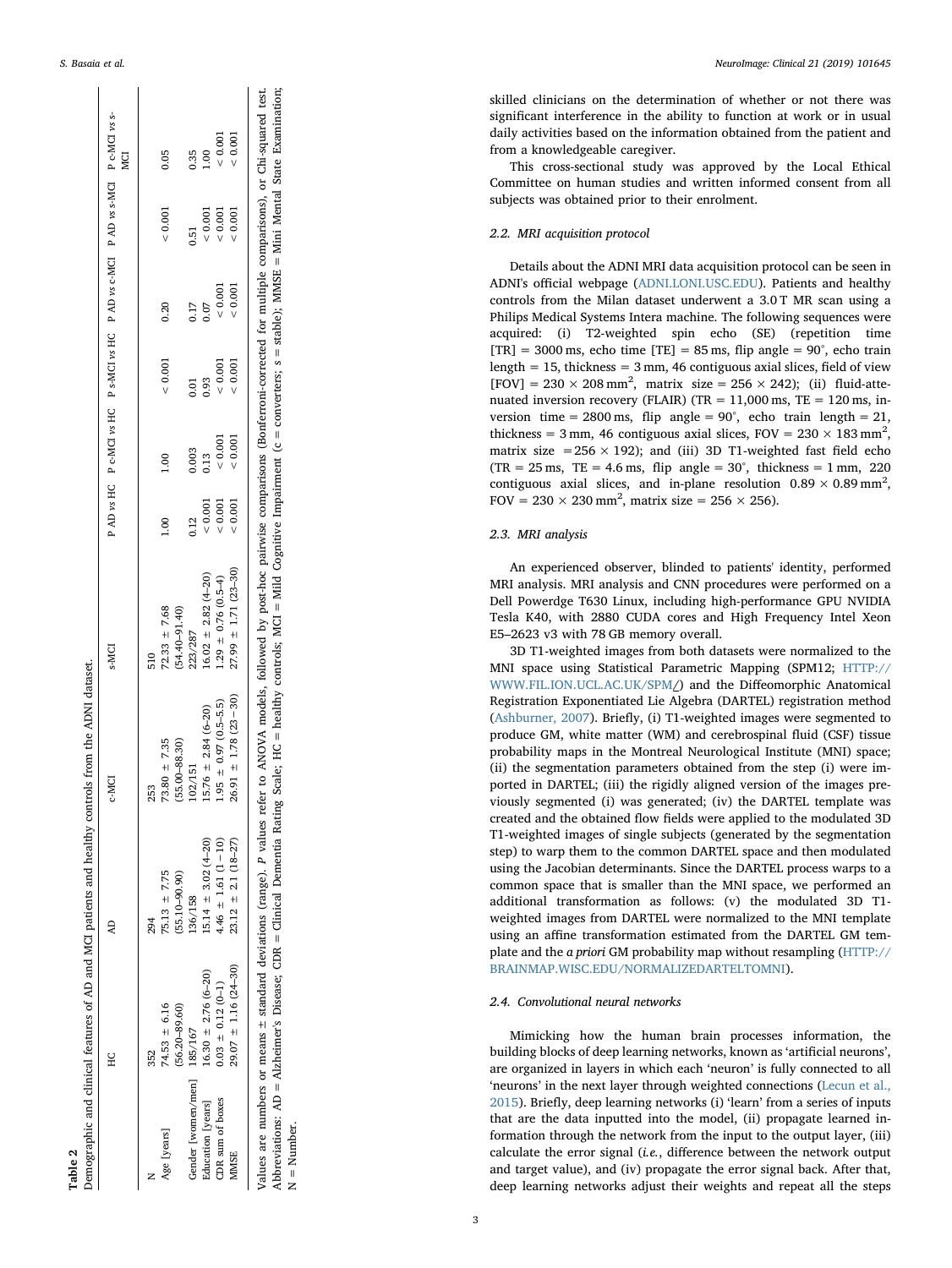<span id="page-3-0"></span>

| $67.1 \pm 6.8$<br>55<br>Age [years]<br>z               | <b>Q</b>              |                              | c-MCI                            | s-MCI                       | P AD vs HC   | P c-MCI vs HC  | P s-MCI vs HC |             | PAD vs c-MCI PAD vs s-MCI | P c-MCI vs s-<br>MCI |
|--------------------------------------------------------|-----------------------|------------------------------|----------------------------------|-----------------------------|--------------|----------------|---------------|-------------|---------------------------|----------------------|
|                                                        | 124                   |                              | 27                               | 23                          |              |                |               |             |                           |                      |
|                                                        | $68.3 \pm 8.1$        |                              | $71.6 \pm 7.5$                   | $68.2 \pm 6.4$              | 1.00         | 0.08           | 1.00          | 0.25        | 1.00                      | 0.71                 |
| $(56.1 - 81.8)$                                        | $(48.5 - 85.6)$       |                              | $(55.3 - 85.7)$                  | $(52.1 - 80.7)$             |              |                |               |             |                           |                      |
| 29/26<br>Gender [women/men]                            | 69/55                 |                              | 13/14                            | 10/13                       | 0.42         | 0.44           | 0.31          | 0.31        | 0.20                      | 0.48                 |
| $12.2 \pm 4.7$ (5-24)<br>Education [years]             |                       | $9.5 \pm 4.5 (1 - 18)$       | $10.4 \pm 4.4 \,(4-18)$          | $11.3 \pm 3.7$ (5-18)       | 0.001        | 0.56           | 1.00          | 1.00        | 0.38                      | 0.001                |
| Disease duration [years]                               |                       | $3.5 \pm 2.0 \ (0.0 - 10.2)$ | $3.0 \pm 1.5 (1.0 - 6.1)$        | $3.0 \pm 1.7(0.6 - 6.0)$    | $\mathbf{I}$ | $\overline{1}$ |               | 0.65        | 0.64                      | 0.100                |
| ŒR                                                     |                       | $1.2 \pm 0.6$ (0.5-3)        | $0.5 \pm 0.2$ (0.5-1)            | $0.5 \pm 0.1$ (0.5-1)       | Ï            |                |               | ${}< 0.001$ | ${}< 0.001$               | 1.00                 |
| CDR sum of boxes                                       |                       | $5.1 \pm 2.2 (2 - 12)$       | $2.2 \pm 1.0 (1 - 4.5)$          | $2.4 \pm 1.1 (1 - 4.5)$     |              |                |               | < 0.001     | < 0.001                   | 0.00                 |
| $29.1 \pm 1.0 (26 - 30)$<br><b>MMSE</b>                |                       | $19.8 \pm 4.5 (9 - 27)$      | $26.8 \pm 1.7(24 - 30)$          | $27.4 \pm 2.0 (23 - 30)$    | < 0.001      | 0.17           | 0.64          | < 0.001     | < 0.001                   | 0.100                |
| Verbal memory                                          |                       |                              |                                  |                             |              |                |               |             |                           |                      |
| $43.4 \pm 9.0 (25 - 60)$<br>RAVLT, immediate recall    |                       | $15.0 \pm 7.1 (0 - 40)$      | $19.6 \pm 6.0 (8-32)$            | $23.7 \pm 7.8 (10-34)$      | 0.001        | ${}< 0.001$    | < 0.001       | 0.11        | 0.001                     | 0.62                 |
| $8.9 \pm 3.3(4 - 15)$<br>RAVLT, delayed recall         | $0.4 \pm 0.9 (0 - 3)$ |                              | $1.2 \pm 1.9$ (0-6)              | $1.9 \pm 2.1$ (0-7)         | $< 0.001$    | ${}< 0.001$    | ${}< 0.001$   | 0.53        | 0.04                      | 1.00                 |
| $5.9 \pm 1.1 (4-9)$<br>Digit span, forward             | 4.6 $\pm$ 1.1 (0-7)   |                              | $4.9 \pm 0.8$ (3-6)              | $5.4 \pm 1.2 (3 - 8)$       | $< 0.001$    | 0.01           | 0.47          | 0.99        | 0.02                      | 1.00                 |
| $9.7 \pm 7.0 (3 - 17)$<br>Memory prose                 |                       | $2.2 \pm 2.5(0-14)$          | $3.1(0-11)$<br>$+1$<br>5.5       | $3.6(2 - 15)$<br>$+$<br>7.3 | ${}< 0.001$  | 0.14           | 1.00          | ${}< 0.001$ | ${}< 0.001$               | 0.30                 |
| Visuospatial memory                                    |                       |                              |                                  |                             |              |                |               |             |                           |                      |
| 5.1 $\pm$ 1.0 (4-7)<br>Spatial span, forward           | $3.0 \pm 1.2 (0-6)$   |                              | $0.7(3-6)$<br>$\ddot{+}$<br>4.2  | $4.5 \pm 0.5 \ (4-5)$       | 0.001        | 0.02           | 0.46          | < 0.001     | 0.001                     | 1.00                 |
| $17.7 \pm 5.9 (9-33)$<br>Rey's figure, recall          |                       | $2.8 \pm 3.8 (0 - 26)$       | $3.0(0-13)$<br>$+1$<br>5.5       | $5.5(2-21)$<br>$10.0 \pm$   | 0.001        | ${}< 0.001$    | < 0.001       | 0.03        | < 0.001                   | 0.002                |
| Visuospatial abilities                                 |                       |                              |                                  |                             |              |                |               |             |                           |                      |
| $33.2 \pm 2.4 (27 - 36)$<br>Rey's figure, copy         |                       | $15.3 \pm 10.0 (0 - 35)$     | $24.3 \pm 9.1 (0 - 36)$          | $27.7 = 5.3(15-36.0)$       | $< 0.001$    | 0.001          | 0.15          | < 0.001     | 0.001                     | 0.99                 |
| $8.9 \pm 0.9 (8 - 10)$<br>Clock Drawing Test           |                       | $3.5 \pm 3.9(0 - 10)$        | $7.1 \pm 3.2 (0 - 10)$           | $8.0 \pm 3.1$ (0-10)        | $< 0.001$    | 1.00           | 1.00          | 0.002       | < 0.001                   | 1.00                 |
| Attention and executive functions                      |                       |                              |                                  |                             |              |                |               |             |                           |                      |
| $48.8 \pm 7.6 (32 - 57)$<br>Attentive matrices         |                       | $31.0 \pm 12.7$ (2-56)       | $8.2(30 - 56)$<br>$43.3 +$       | $46.5 \pm 7.9(33 - 58)$     | 0.001        | 0.43           | 1.00          | < 0.001     | < 0.001                   | 0.1                  |
| $29.9 \pm 3.8 (22 - 35)$<br>Raven coloured progressive |                       | $16.8 \pm 8.2 (2 - 35)$      | $5.5(10-31)$<br>$\bf{+}$<br>23.3 | $5.9(9-33)$<br>$+$<br>26.1  | $< 0.001$    | 0.01           | 0.37          | $< 0.001$   | ${}< 0.001$               | 1.00                 |
| matrices                                               |                       |                              |                                  |                             |              |                |               |             |                           |                      |
| $42.4 \pm 8.9 (27 - 60)$<br>Semantic fluency           |                       | $19.0 \pm 9.0 (3 - 55)$      | $7.0(16-42)$<br>$29.5 +$         | $± 10.3(12-55)$<br>32.7     | $< 0.001$    | < 0.001        | 0.001         | < 0.001     | 0.001                     | 1.00                 |
| $± 10.4(18-55)$<br>36.7<br>Phonemic fluency            |                       | $16.6 \pm 10.3 (0 - 43)$     | $±$ 10.3 (11-48)<br>24.0         | $± 13.8(10-66)$<br>30.6     | < 0.001      | ${}< 0.001$    | 0.32          | 0.01        | 0.001                     | 0.22                 |
| Language                                               |                       |                              |                                  |                             |              |                |               |             |                           |                      |
| $33.2 \pm 2.1 (29 - 36)$<br>Token test                 |                       | $25.5 \pm 5.8$ (5-36)        | $3.1(24-35)$<br>$30.5 +$         | $± 2.3(25-34)$<br>31.6      | < 0.001      | 0.26           | 1.00          | < 0.001     | < 0.001                   | 1.00                 |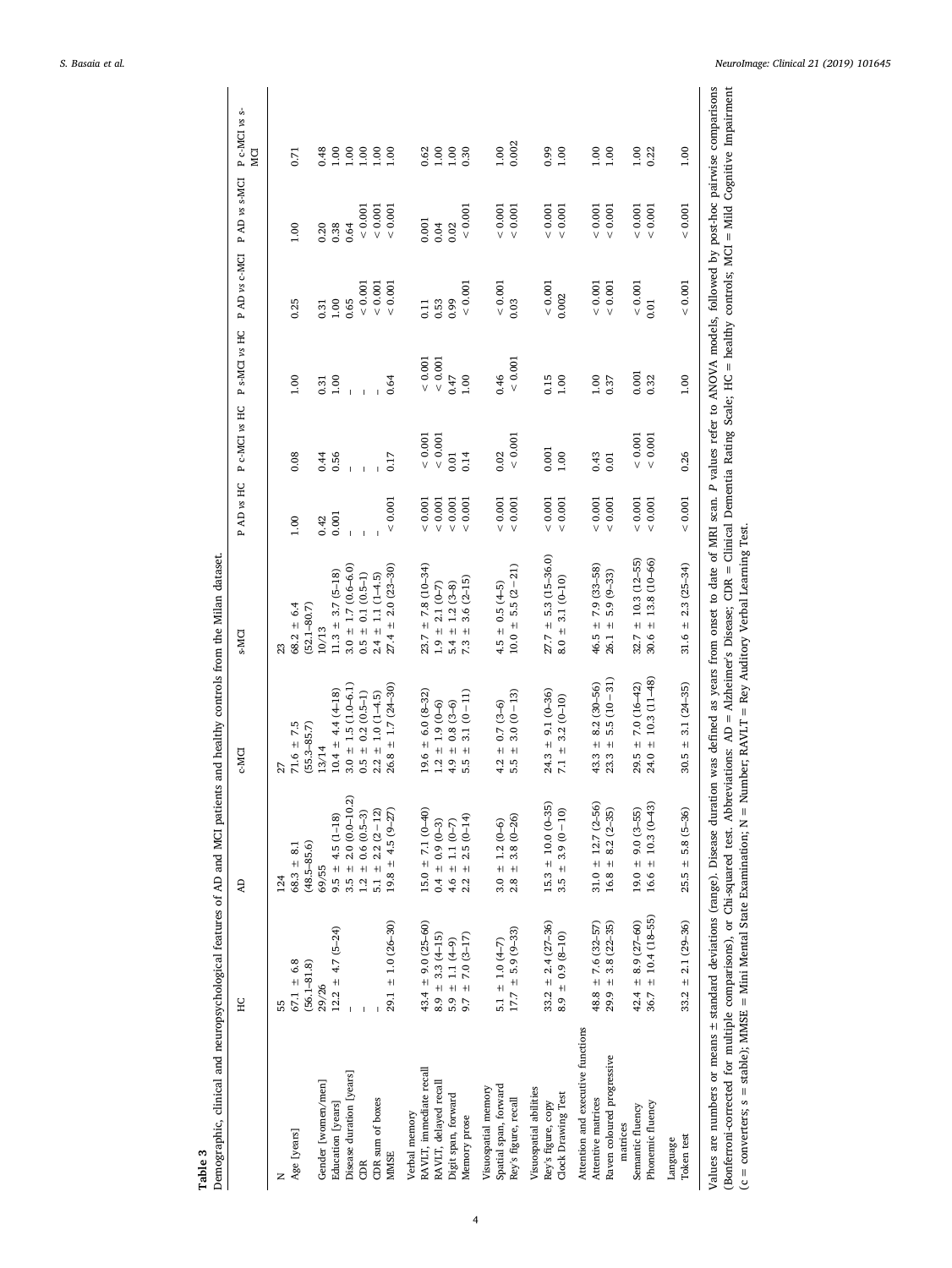<span id="page-4-0"></span>

Fig. 1. Architecture of a typical convolutional neural network. a) Input layer: the data is given to the network. b) Convolutional layer: neurons identify the main features that characterize the images, storing the information into a 'feature map' (e.g., red, blue and yellow blocks). c) Pooling layer: the size of each feature map is reduced with a downsampling operation along the spatial dimension (e.g., red, blue and yellow blocks). d) Fully-connected layer: the neurons are connected to all neurons from the previous layer. e) Output layer: the step that returns the probability of the input data to belong to each class.

from (i) to (iv) until the error becomes as small as possible. Finally, trained networks are used to blind-predict the class of new (unseen) observations.

There are several architectures currently used for deep learning ([Vieira et al., 2017](#page-7-8)). CNNs are a special type of feedforward neural networks that were initially designed to process images regardless various distortions, and as such are biologically-inspired by the visual cortex [\(Lecun et al., 1998](#page-7-16)). As illustrated in [Fig. 1](#page-4-0), standard CNNs typically alternate convolutional and max-pooling layers followed by a small number of fully-connected layers, in addition to the input and output layers. In the convolutional layer, which is the first neuronal layer receiving an input signal, neurons identify the main features that characterize the images, storing the information into a 'feature map' containing the relationship between the neurons and their features. Immediately after each convolutional layer, it is convention to apply a nonlinear layer (or activation layer). This layer, which just changes all the negative activations to 0, increases the nonlinear properties of the model and the overall network without affecting the receptive fields of the convolutional layer. The most common activation function is the Rectified Linear Unit, due to its faster training speed. A pooling (or subsampling) layer follows, which performs a downsampling operation along the spatial dimension. The last layers in the network are the fullyconnected layers, where the neurons are connected to all neurons from the previous layer. CNN properties reduce the number of parameters that must be learned, thus improving training performance upon general deep learning algorithms [\(Lecun et al., 2015\)](#page-7-6).

Here, we introduce in detail the CNNs implemented in our study. First, given the volumetric nature of MR images, a network architecture that uses 3D convolutions was developed. The inputs were normalized 3D T1-weighted images and the outputs to be predicted were subject groups. The architecture of the network contains: 12 repeated blocks of convolutional layers (2 blocks with 50 kernels of size  $5 \times 5 \times 5$  with alternating strides 1 and 2 and 10 blocks with 100 to 1600 kernels of size  $3 \times 3 \times 3$  with alternating strides 1 and 2); a Rectified Linear Unit (activation layer); a fully-connected layer; and one output (logistic regression) layer. The network used in our study differs from the standard CNNs as max-pooling layers were replaced by standard convolutional layers with stride of 2 ('all convolutional network'[\(Springenberg et al.,](#page-7-17) [2015\)](#page-7-17)). The "all convolutional network" is a basic architecture reaching good performance without the need for complicated activation functions, any response normalization or max-pooling [\(Springenberg et al.,](#page-7-17) [2015\)](#page-7-17). All software was written in Python using Theano, a scientific computing library with support for machine learning and GPU computing.

#### 2.5. Experiments

Performance of the 3D CNN was validated and tested on patients and controls, with six binary classifications: AD vs HC, c-MCI vs HC, stable MCI (s-MCI) vs HC, AD vs c-MCI, AD vs s-MCI, c-MCI vs s-MCI. For each classification, the CNN was evaluated firstly on ADNI dataset and then on ADNI + Milan dataset (12 classifications in total). Each classification included three steps ([Fig. 2\)](#page-5-0): (i) training, (ii) validation, and (iii) testing. First, MRI data of each classification dataset was randomly split into a large training and validation set (90% of images) and a testing set (10% of images). Data augmentation was then applied on images selected for training and validation (not testing) in order to generate additional artificial images and consequently prevent overfitting, which can occur when a fully connected layer occupies most of the parameters. Providing a CNN with more training and validation examples can reduce overfitting. Data augmentation strategy consisted of deformation, flipping, scaling, cropping and rotation of images (see examples in [Fig. 3](#page-6-0)). We augmented the dataset of each subject group in any of the 12 classifications up to 1000. Each augmented dataset was randomly split into two subsets (90% for training and 10% for validation). For each classification, (i) CNN was trained on the augmented dataset and (ii) validated using a 10-fold cross validation. To improve the performance of our classifier, a so-called transfer learning was applied, i.e., weights of the CNN used to classify ADNI AD vs HC were transferred to the other CNNs and used as (pre-trained) initial weights ([Hosseini-Asl et al., 2016](#page-7-13)). "Transferring" the learned features reduces training time and increases the network efficiency.

CNN was finally used to classify raw images of the testing set (iii). CNN's performance was evaluated by several performance measures, i.e. sensitivity, specificity and accuracy. Sensitivity measures the proportion of true positives correctly identified, whereas specificity refers to the proportion of true negatives correctly identified. The accuracy of a classifier represents the overall proportion of correct classifications.

# 3. RESULTS

[Table 4](#page-6-1) reports binary classification performances of the CNNs in the testing datasets. The results demonstrated that high levels of accuracy were achieved in all the comparisons. Highest accuracy, sensitivity and specificity (higher than 98%) were obtained in the AD vs HC classification tests using both the ADNI dataset and the combined ADNI + Milan dataset [\(Table 4\)](#page-6-1). CNNs were also able to discriminate between c-MCI patients and HC with an optimal performance (accuracy, sensitivity and specificity values higher than 86%; [Table 4](#page-6-1)). In distinguishing c-MCI from s-MCI subjects, CNNs reached an accuracy up to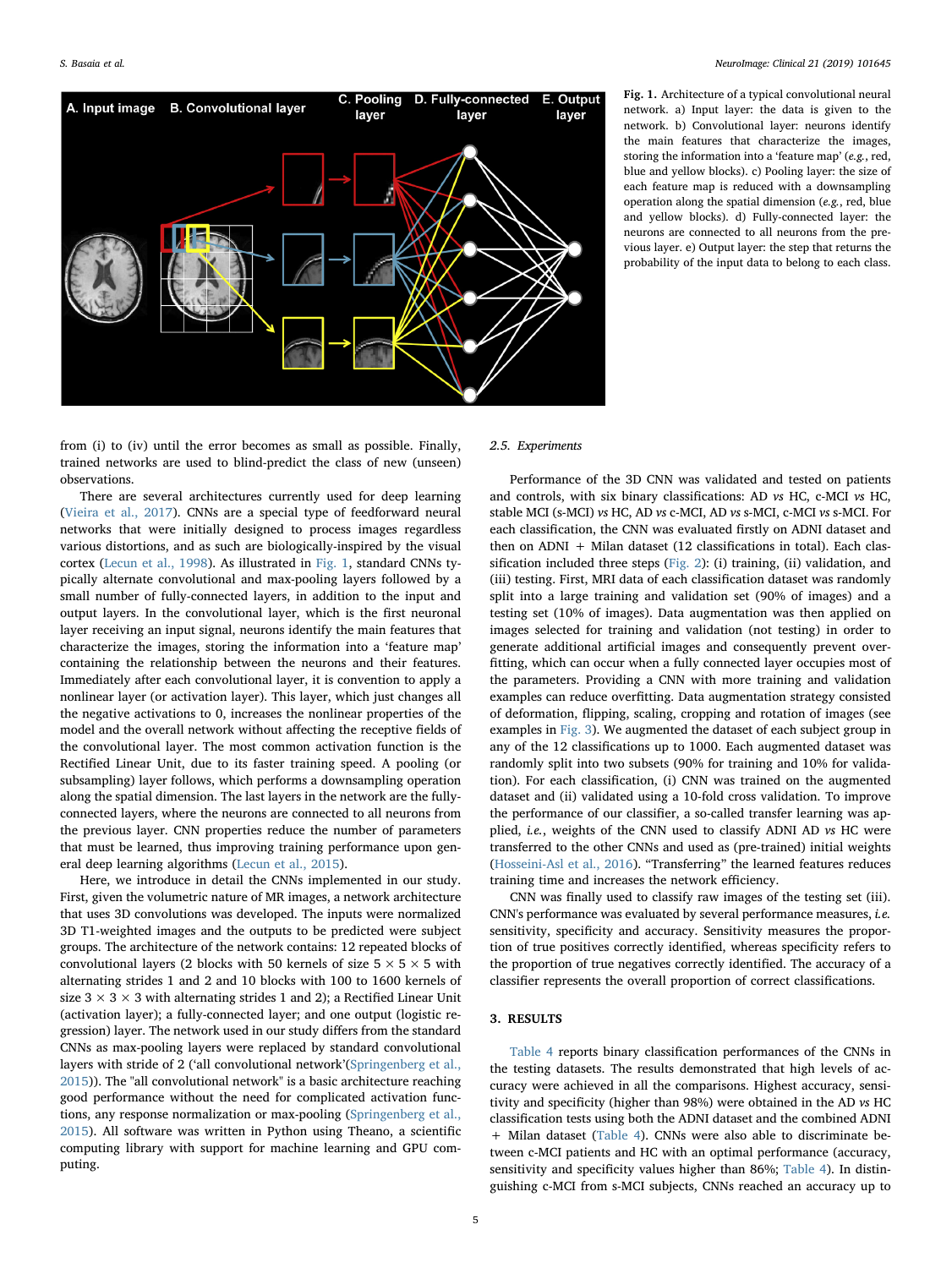<span id="page-5-0"></span>

Fig. 2. Flowchart of the main steps of the experiments performed. MRI data of each classification dataset (AD vs HC, c-MCI vs HC, s-MCI vs HC, AD vs c-MCI, AD vs s-MCI, c-MCI vs s-MCI) were randomly split into a large training and validation set (90% of images) and a testing set (10% of images). Data augmentation was applied on images selected for training and validation. See text for further details.

about 75%, with no differences between ADNI and non-ADNI images ([Table 4](#page-6-1)).

## 4. DISCUSSION

Effective and accurate AD diagnosis is critical for early treatment. Therefore many researchers have devoted their efforts to develop a computer-aided system, which can diagnose AD in the early stages and on an individual basis [\(Rathore et al., 2017;](#page-7-5) [Vieira et al., 2017\)](#page-7-8). In this study, we built and validated a deep learning algorithm that predicts the individual diagnosis of AD and MCI who will convert to AD based on a single cross-sectional brain structural MRI scan. Results showed that our CNN was highly-performing in differentiating AD and MCI patients from healthy controls and good-performing in predicting conversion to AD within 36 months. Importantly, our algorithm performed well without any prior feature engineering and regardless the variability of imaging protocols and scanners, demonstrating that it is exploitable by not-trained operators and likely to be generalizable to unseen patient data.

The strengths of our approach relative to previous deep learning studies in AD ([Vieira et al., 2017](#page-7-8)) ([Table 1\)](#page-1-0) are several. First, heterogeneous MRI data proved to be a challenge for all evaluated models, with performance deteriorating more when images were obtained using different MR protocols and areas of the images known to be important for identity inference are inhomogeneous, deformed or lacking [\(Han](#page-7-18) [et al., 2006;](#page-7-18) [Takao et al., 2014\)](#page-7-19). Structured programs aimed at standardizing and harmonizing MRI acquisition and analysis for AD diagnosis and management are ongoing in research settings [\(Frisoni et al.,](#page-7-20) [2015;](#page-7-20) [Reijs et al., 2015;](#page-7-21) [Weiner et al., 2017\)](#page-7-22). However, data obtained in these selected frameworks might not be representative of real-world populations. This is one of the main reasons why current diagnostic criteria for AD are extremely cautious on recommending the use of MRI in a clinical setting ([Albert et al., 2011](#page-7-0); [Dubois et al., 2014](#page-7-1); [McKhann](#page-7-2) [et al., 2011](#page-7-2)). In our experiments, CNN was trained, validated and tested using two datasets obtained by different MR protocols and scanners in order to capture the full spectrum of heterogeneity among data and provide a less dataset-specific approach. In fact, our approach

overcomes the caveats of previous works, which have obtained data from single-center datasets leading to a limited reproducibility of findings.

We also observed that the studied model is not affected by image quality to different degrees as provided by data augmentation. Second, transfer learning from the AD vs controls ADNI comparison was applied for computational efficiency ([Hosseini-Asl et al., 2016](#page-7-13)). Models trained with AD and control subjects can be particularly effective when attempting to distinguish c-MCI and s-MCI patients, as the differences among MCI groups are expected to be smaller than those between AD and controls ([Bozzali et al., 2006\)](#page-7-23). Therefore, a pre-trained model is the ideal tool to be used in routine clinical practice because it is a less timeconsuming task and can provide high performance in distinguishing only slightly different images. Our approach is finally unique as we used a simplified CNN architecture called "all convolutional network", which is optimized to achieve state-of-the-art performances with the minimum necessary CNN components ([Springenberg et al., 2015\)](#page-7-17). The great advantage of such a network model relative to standard CNNs is that it greatly reduces the number of network parameters and thus serves as a form of regularization [\(Springenberg et al., 2015\)](#page-7-17).

As in previous supervised and unsupervised machine learning studies ([Rathore et al., 2017;](#page-7-5) [Vieira et al., 2017\)](#page-7-8) ([Table 1\)](#page-1-0), accuracy in identifying c-MCI from s-MCI patients was not as high as when classifying AD or MCI patients from healthy controls. Using deep neural networks, combined with sparse regression models, a recent structural MRI study obtained a similar accuracy in identifying c-MCI patients ([Suk et al., 2017\)](#page-7-10). Importantly, multiple biomarker modalities may help enhance the diagnostic accuracy in MCI population. The most widely accepted diagnostic criteria for AD assume that the greatest accuracy can be achieved with a combination of amyloidosis and neurodegeneration biomarkers ([Albert et al., 2011;](#page-7-0) [Dubois et al., 2014](#page-7-1); [McKhann](#page-7-2) [et al., 2011\)](#page-7-2). It is worth noting that the accuracy achieved by our algorithm is also comparable to that of previous studies applying deep learning algorithms on multimodal datasets (e.g., clinical, cognitive, CSF, MRI, and PET [\(Vieira et al., 2017](#page-7-8))), thus suggesting that there may be a huge margin of improvement using our simplified deep learning architecture in a multimodal biomarker framework. In light of this, in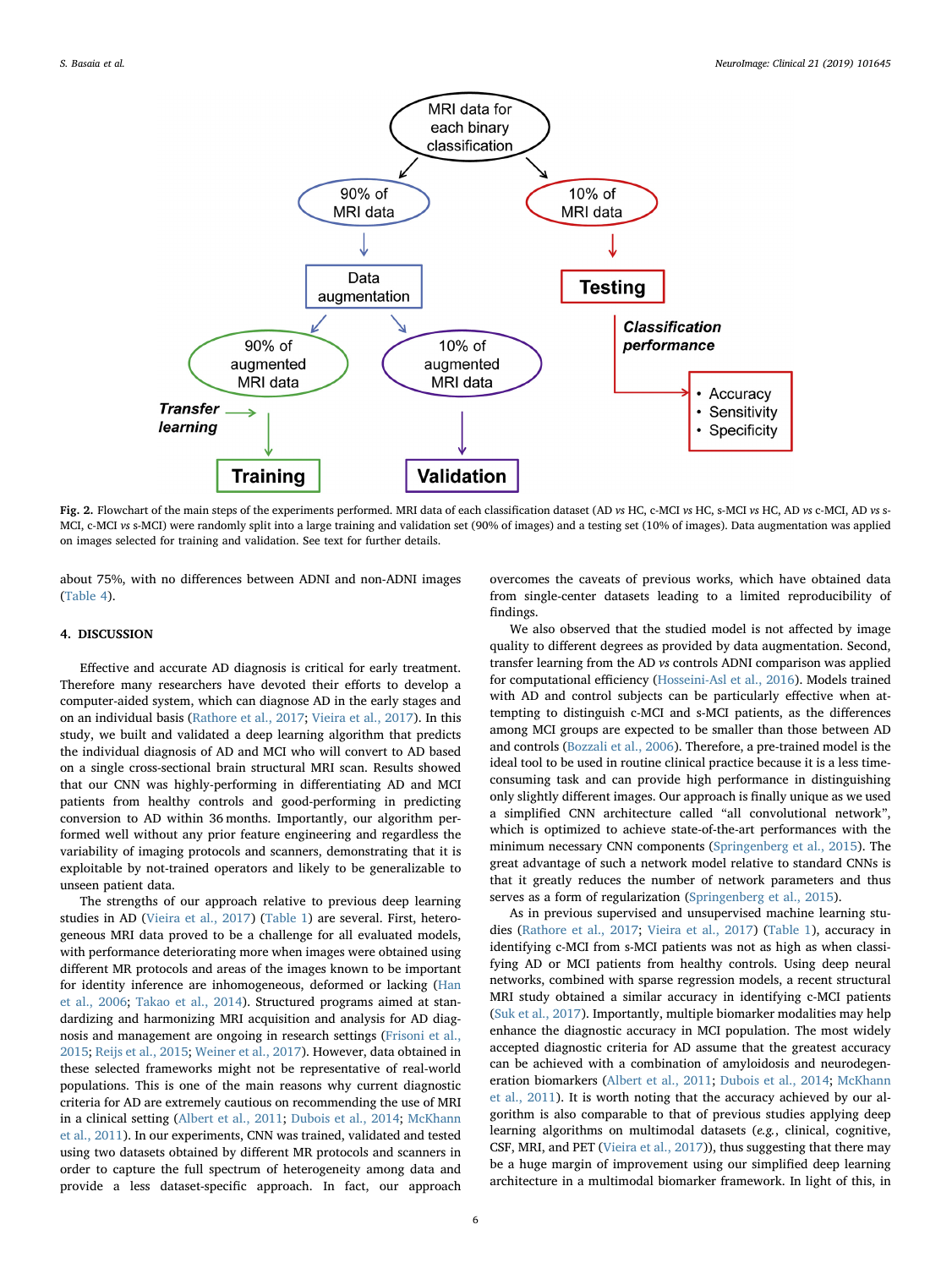<span id="page-6-0"></span>

Fig. 3. Examples of images after data augmentation, i.e., deformation, cropping, rotation, flipping, and scaling. Axial and coronal images are shown. A = anterior;  $L = left$ ;  $P = posterior$ ;  $R = right$ .

<span id="page-6-1"></span>Table 4 Binary classification results on testing datasets.

|                     |                        | Accuracy | Sensitivity | Specificity |
|---------------------|------------------------|----------|-------------|-------------|
| $AD$ vs $HC$        | ADNI dataset           | 99.2%    | 98.9%       | 99.5%       |
|                     | $ADNI + Milan dataset$ | 98.2%    | 98.1%       | 98.3%       |
| $c$ -MCI $\nu s$ HC | ADNI dataset           | 87.1%    | 87.8%       | 86.5%       |
|                     | $ADNI + Milan dataset$ | 87.7%    | 87.3%       | 88.1%       |
| $s-MCI$ vs $HC$     | ADNI dataset           | 76.1%    | 75.1%       | 77.1%       |
|                     | $ADNI + Milan dataset$ | 76.4%    | 75.1%       | 77.8%       |
| $AD$ vs $c$ -MCI    | ADNI dataset           | 75.4%    | 74.5%       | 76.4%       |
|                     | ADNI + Milan dataset   | 75.8%    | 74.8%       | 77.1%       |
| $AD$ vs s-MCI       | ADNI dataset           | 85.9%    | 83.6%       | 88.3%       |
|                     | $ADNI + Milan dataset$ | 86.3%    | 84.0%       | 88.7%       |
| $c$ -MCI $vs$ s-MCI | ADNI dataset           | 75.1%    | 74.8%       | 75.3%       |
|                     | $ADNI + Milan dataset$ | 74.9%    | 75.8%       | 74.1%       |

Abbreviations: AD = Alzheimer's disease; ADNI = Alzheimer's Disease Neuroimaging Initiative; HC = healthy controls; MCI = Mild Cognitive Impairment ( $c =$  converters;  $s =$  stable).

particular for the crucial comparison between c-MCI and s-MCI, future studies should consider to add other MRI sequences (such as functional MRI and/or diffusion tensor imaging), PET and CSF biomarkers together with neuropsychological scores and genetic information in order to improve the power of classification.

There are some limitations that need to be considered. First, we cannot exclude the presence of future c-MCI among s-MCI patients. Indeed, a longer clinical follow up may improve clinical diagnosis and thus our algorithm performance. Second, as previously mentioned, our model should be tested in combination with clinical, cognitive, genetic, PET and CSF biomarkers to improve the prediction of full-blown dementia development in MCI patients. Third, AD is a clinically heterogeneous disease and this should not be ignored. Effective diagnostic tools should be developed that can deal with atypical AD presentations, like posterior cortical atrophy and logopenic variant of primary progressive aphasia. Finally, neurodegeneration due to AD occurs years, even decades, before the clinical onset [\(Jack Jr. and Holtzman, 2013](#page-7-24)). Future studies are warranted to test the accuracy of the procedure in identifying subjects in the preclinical phase of the disease and, potentially, as a screening tool in the general population to identifying people at high risk of developing dementia.

In conclusion, CNNs show promises for building a model for the automated, individual and early detection of AD and thus accelerating the adoption of structural MRI in routine practice to help assessment and management of patients.